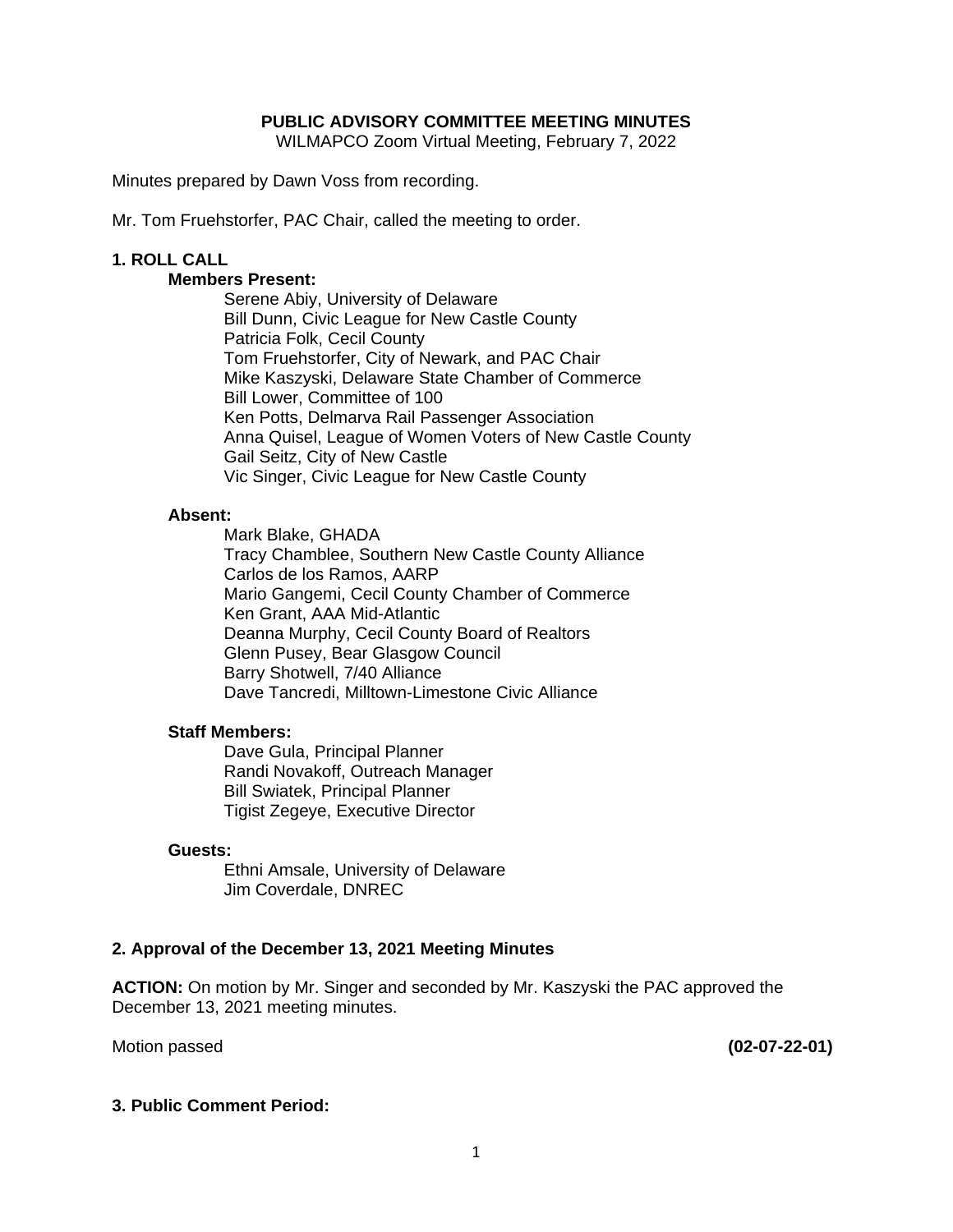None.

# **4. Executive Director's Report:**

Ms. Zegeye shared the following public outreach information:

- The Council met on January 13<sup>th</sup>. They had four Action Items. They amended the 2020-2023 TIP to include increased funding for the replacement of the Belvidere Road Bridge over the CSX in Cecil County. They amended the TIP to include new funding for paratransit validators in the State of Delaware. They approved the release of the New Castle County Air Quality Conformity Analysis for public comment and endorsed the Draft Churchmans Crossing Plan Update and its recommendations. They also had four presentations included the Draft 2023 to 2026 TIP, the 2022 Regional Progress Report, the Middletown Walkable Community Workshop, and the Union Street Reconfiguration and Streetscape Improvement Study.
- Staff is supporting the planning of Phase Three of the TAP Streetscape Project in Southbridge, and a Community Walking Tour was held on December 21<sup>st</sup>.
- Staff met with representatives in the Ardens on January  $12<sup>th</sup>$  to discuss interest in a traffic circulation study.
- An in-person public meeting for the I-95 Cap Feasibility Study was held on November 17<sup>th</sup>, and a virtual workshop was held on January 12<sup>th</sup>.
- The 202/Concord Pike Monitoring Committee hosted a briefing for elected officials as well as a committee meeting in December.
- A City of New Castle Transportation Plan City Council Workshop was held in person, and staff is currently preparing for final Advisory Committee and public meetings.
- Staff attended the MDOT MTA Statewide Transit Plan Stakeholders meeting on January  $18<sup>th</sup>$ .
- Staff presented at the New Castle County Civic League on January 18th.
- Staff participated in a number of other meetings, including the Clean Cities Coalition, the DART Service Change Hearing, the Climate Action Plan Overview, and the I-95 Rehabilitation meeting.
- Tomorrow at 4:00 p.m. a Walnut Street Workshop will be hosted by DelDOT.
- The third Union Street Advisory Committee meeting will be held on February 28<sup>th</sup>, followed by a virtual public workshop on March  $16<sup>th</sup>$ .
- WILMAPCO has sent letters to New Castle and Cecil Counties, as well as the municipalities in both counties to offer the opportunity to submit tasks for the FY 2023 UPWP.

Ms. Pat Folk asked Ms. Zegeye to repeat what she said about CSX. Ms. Zegeye said the Council approved a TIP amendment to increase funding for the project to replace the Belvidere Road Bridge over the CSX railroad.

Mr. Bill Dunn said Ms. Zegeye mentioned a meeting about Walnut Street tomorrow and asked what project that referred to. Ms. Zegeye said Ms. Novakoff will put that flyer in the chat. It is a virtual public workshop about proposed improvements on Walnut Street between  $3<sup>rd</sup>$  and  $16<sup>th</sup>$ Street in the City of Wilmington. Mr. Dunn asked if they are going to reconfigure the lanes expand crosswalks. Ms. Zegeye said a number of improvements will be shared at the meeting and that is why we want you to attend so you can find out more information. Ms. Randi Novakoff put in the chat: Union Street Virtual Public Workshop Wednesday, March 16 from 6-7:30pm, www.wilmapco.org/unionstreet/.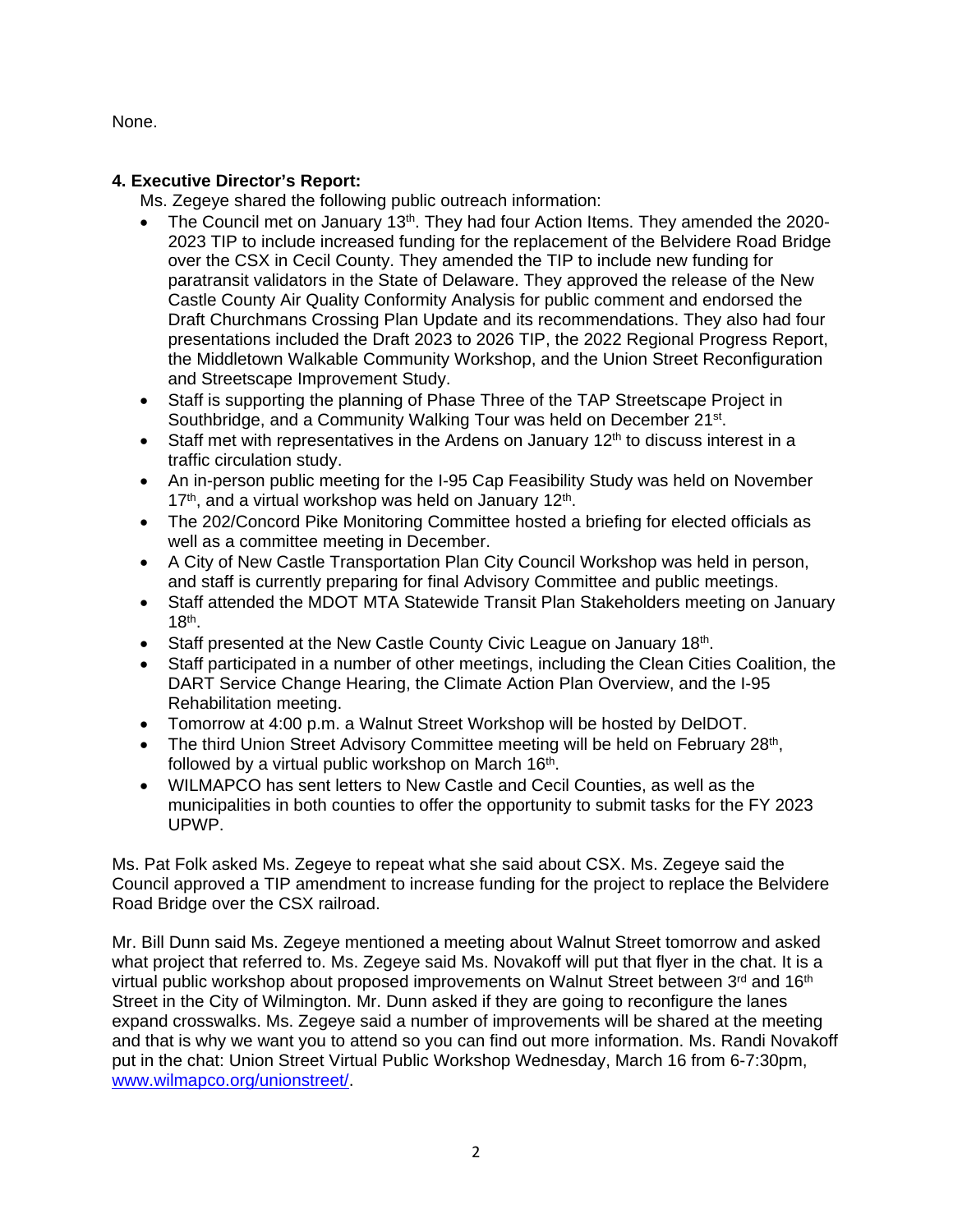## **ACTION ITEMS:**

#### **5. PAC Chair Nomination Committee**

Mr. Tom Fruehstorfer said he, Mr. Mike Kaszyski, and Mr. Tracy Chamblee communicated and recommend that Mr. Kaszyski become the Chair because he is currently the vice chair and Mr. Fruehstorfer become the vice chair.

**ACTION:** On motion by Mr. Vic Singer and seconded by Ms. Pat Folk the PAC approved the nomination of Mr. Mike Kaszyski as chair and Mr. Tom Fruehstorfer as vice-chair of the PAC.

Motion passed **(02-07-22-02)** 

### **PRESENTATION/DISCUSSION ITEMS:**

### **6. 2022 Regional Progress Report**

Mr. Bill Swiatek encouraged members of the PAC to review the draft Regional Progress Report and email edits or suggestions for the document to him. The Progress Report is WILMAPCO's performance measurement document, which tracks the progress of the Regional Transportation Plan (RTP). Staff look at core trends and go action by action in the RTP to see how each is progressing using quantitative and qualitative indicators. Red, yellow, or green light indicators are used to show poor, partial, or good progress. National performance measures that are required of WILMAPCO are included in the report. This report helps prepare for the next RTP update next year.

One core indicator in the report is growth and spending within Transportation Investment Areas (TIAs). The most intensive transportation investments should be focused on the centers and cores, which are the I-95 corridor and a few municipalities south of the C & D Canal, and less focused in rural areas to preserve those areas and discourage growth there. Household growth measured within these TIAs showed rural areas in New Castle County grew 26% between 2000 and 2020. The developing area grew 206% during that period. Cecil County is more balanced with most of the growth occurring within the core area. The projections in New Castle County indicate that trend will continue with 31% growth within rural areas and 70% growth within the developing areas by 2050. Cecil County rates of growth across different TIAs continue to be more balanced. Median transportation spending versus the projected households per TIA showed that in the TIPs from 2004 to 2020, center and core received 15% and 40% of the spending but represent 19% and 55% of the projected population in 2050. Meanwhile, developing and rural areas received an outsized portion of spending versus the projected share of households in 2050.

Red, yellow, and green light indicators are given for each action in the RTP. Sixty percent of the actions got green lights in this report versus fifty percent in 2018, which shows the RTP is being better implemented. The action related to creating and supporting the implementation of subregional studies looks at how well the subregional or community studies done by WILMAPCO since 1996 have been implemented. They are rated from P0, which means no movement on that plan, to P5, which means complete implementation and a new plan is needed to determine what to do next. Eighty-five percent of the plans have some level of implementation. Mr. Bill Dunn asked what the timeline is for evaluating the implementation and if there is a target of two years or five years. Mr. Swiatek said this measure looks at whether or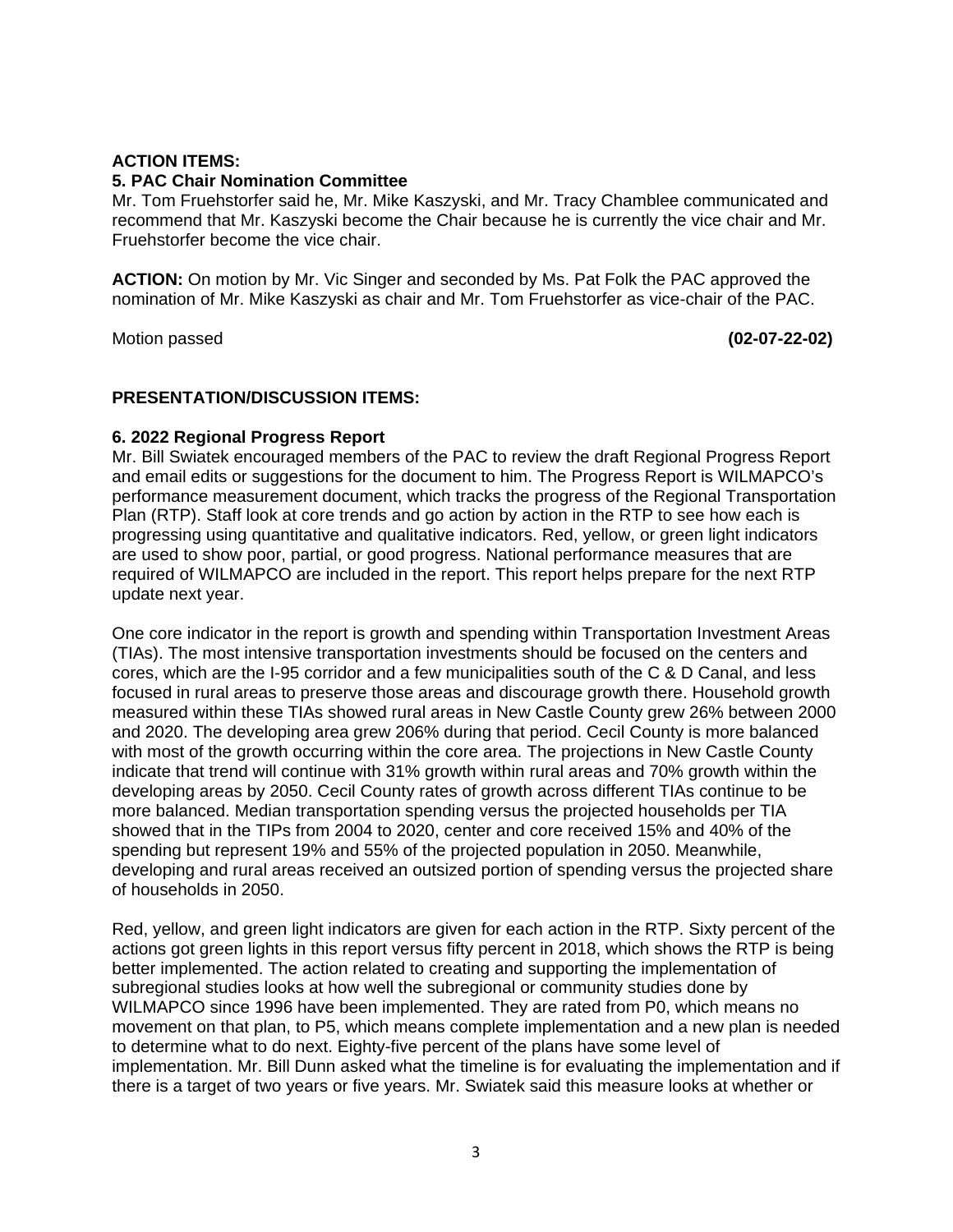not there has been some implementation with the project. The plans go back to the late 90s, but the report does not get into how long after the plan was adopted it was implemented.

TIP Funding by Mode looks at the classifications of project in the Transportation Improvement Program between 1997 and 2020. In the past decade there has been a lower percentage of funding going to roadway-only projects. There has been a slight increase in projects that are multimodal. Transit-only projects saw a very slight increase. Another action is to fund preservation projects first, which refers to projects that preserve the existing infrastructure. There was an action in the RTP to set a target to spend at least 48% on preservation projects. That was achieved over the last year. Another action looks at pavement in good condition, which is a national performance measure. Delaware did slightly better than Maryland in meeting their targets both on the interstate and non-interstate systems.

A measure looking at the population living near bus stops supports the action to ensure access to public transportation. In New Castle County people who live within a quarter mile of a bus stop dropped from 55% in 2000 to 52% in 2010, then to 45% in 2020. Cecil County went from 3% to 8% as the system expanded in the first decade of this century. The action to plan and fund public transit expansion and management projects has a few measures. One is fixed route bus ridership. Ridership in New Castle County has been declining since 2013, going from nine million to five million today. Cecil County saw an increase in ridership, but then a decline with the pandemic in 2020. Another measure is related to improving transit system performance. In New Castle County fixed route on-time performance has been increasing. Paratransit met the target set in Delaware with 92% on time. Fixed route was 75% on time. Cecil County exceeded their 2021 target of 80% on time with 87% of the buses on time.

Managed congestion is another national measure looking at the percent of non-interstate NHS providing reliable travel times. Both states are around 90%, which is well above their targets. Another national performance measure looks at nonmotorized injuries and fatalities. Maryland is on course to meet their target. Delaware is on course to exceed their target for 2021. Developing a complete and low stress nonmotorized transportation network looks at median trail count. The average trail use in New Castle County on a on a typical trail in May was compared over various years. It increased between 2017 and 2019, spiked during the pandemic, then dropped in 2021 though was still above the numbers in 2017 and 2019. Another action is continuing to develop a complete, low stress, nonmotorized transportation network. In New Castle County the percentage of walking commutes rose from 2.3% to 2.4% over the past decade and dropped in Cecil County from 2% to 1.2%. Biking commutes rose slightly over the past decade in New Castle County and dropped slightly in Cecil County.

The action to increase the ethnic and racial diversity of our Public Advisory Committee looks at the ethnic and racial minorities on the PAC versus the regional ethnic and racial minority population. Minority representation on the PAC has increased but still needs to reach the benchmark and to match the regional demographics. The document was shared with members of the PAC, who are encouraged to offer any advice about it, particularly around jargon or what could be said in a more easily understood way. Council action on this document will take place in March.

Mr. Ken Potts said he was wondering about the steady decline in transit ridership. The vehicle miles traveled has increased. Perhaps a performance measure might be number of driver's licenses issued in New Castle County and Cecil County over the past ten years, or maybe a number of registered vehicles to explain why there is a decrease in transit ridership. Mr. Swiatek said that is a good suggestion that could definitely be added as another measure.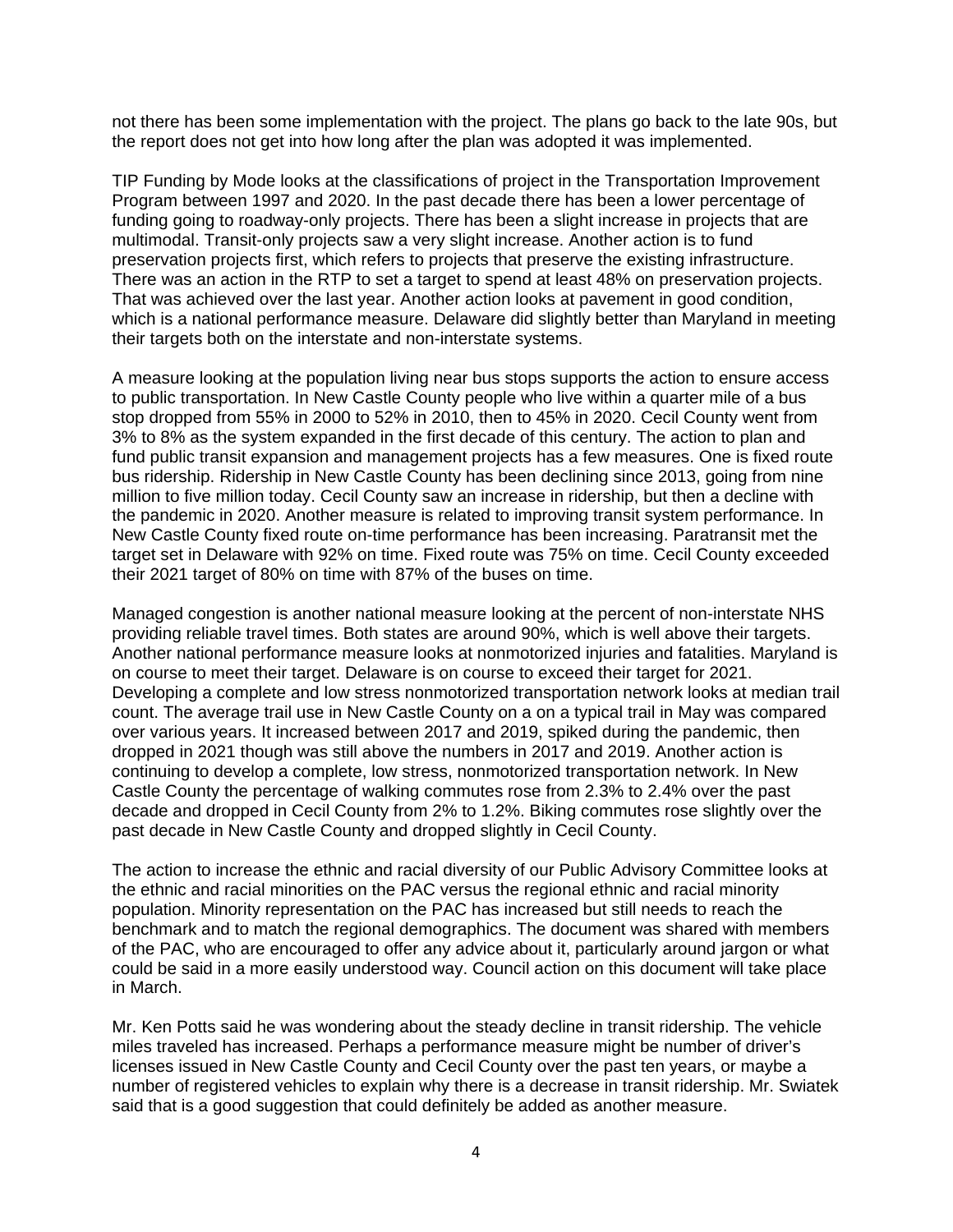Mr. Vic Singer said the Population Consortium says population growth in New Castle County will turn negative in the not-too-distant future. It seems that the vehicle miles traveled data might inform us of some additional facts of life if we look at vehicle miles traveled per capita or per number of households. Mr. Swiatek said this looks at the daily VMT per household, which is the amount of driving each household would do in any year. Mr. Singer said but there is a projection that population would increase, and there are some interests in the land use regulatory community that do not believe the Population Consortium, but the Population Consortium has been around for quite a while, and it has been right for quite a while. Mr. Swiatek said staff works with these data from the Population Consortium that show the household growth through 2050 from today. If after that point, it declines, then that would be a factor in potentially lowering the VMT.

Mr. Mike Kaszyski said looking at the TID areas north of Middletown, unless there is a significant increase in mixed-use residential and commercial where you have live-work centers there, and he knows there are projects that are trying to develop some smaller live-work areas, but still, you are actually pulling further south from major employers like Christiana. So, while the population goes down your vehicle miles may actually stay steady or go up because people are moving further away from where they work. Mr. Swiatek agreed that is part of the pattern.

Mr. Bill Dunn said there was one slide where Mr. Swiatek talked about interstate investments and improvements and non-interstate investment improvements. The non-interstate investment focus has fallen off dramatically at a point in time where the developers have liberated themselves of a lot of responsibility for road improvements to meet the demands of future development and planned development that is coming. If the State of Delaware is going to allow developers in New Castle County to liberate the bulk of the responsibilities they would have for road expansion to meet the demand of the development that they are putting in, then somebody needs to step up and take more responsibility. Mr. Dunn said traffic loads being worse and the hours that roads are in gridlock keeps on expanding. He thinks we need more investment in road improvement, and when necessary, expansion. Our ozone, CO, and carbon monoxide numbers are not going down much, because people are sitting in traffic. Mr. Swiatek said the ozone and particulate matter emissions have been coming down regionally. It is concerning the Delaware non-interstate number has dropped from 60% in good condition down to 55% in 2019. It will be interesting to see if it is able to make the target 50% that the state has in 2021, but those data just were not available yet.

## **7. I-95 Cap Feasibility Study**

Mr. Dave Gula said DelDOT asked WILMAPCO to work with them on the Bridging I-95: Connecting the Community project, which looks at the impact that I-95 had on the surrounding neighborhoods since it was built in the 1960s. The Advisory Committee includes elected officials at the federal, state, county, and city levels. The project team will work closely with the neighborhoods as well as neighborhood planning councils from districts within the study area including United Neighbors, which is group of neighborhood representatives from around I-95. The consulting team is led by Mr. Kirt Rieder of Hargreaves Jones, who have worked on similar projects around the country. They brought on Johnson, Mirmiran & Thompson (JMT), which is a firm that works locally. The meeting facilitator is Ms. Toyin Ogunfolaju from Jacobs Engineering, who has worked with DelDOT in the past. The project area is the I-95 corridor between Delaware Avenue and  $6<sup>th</sup>$  Street and extends to the extent of the right-away, which is Adams and Jackson Streets. Between two-hundred and eighty and three-hundred structures were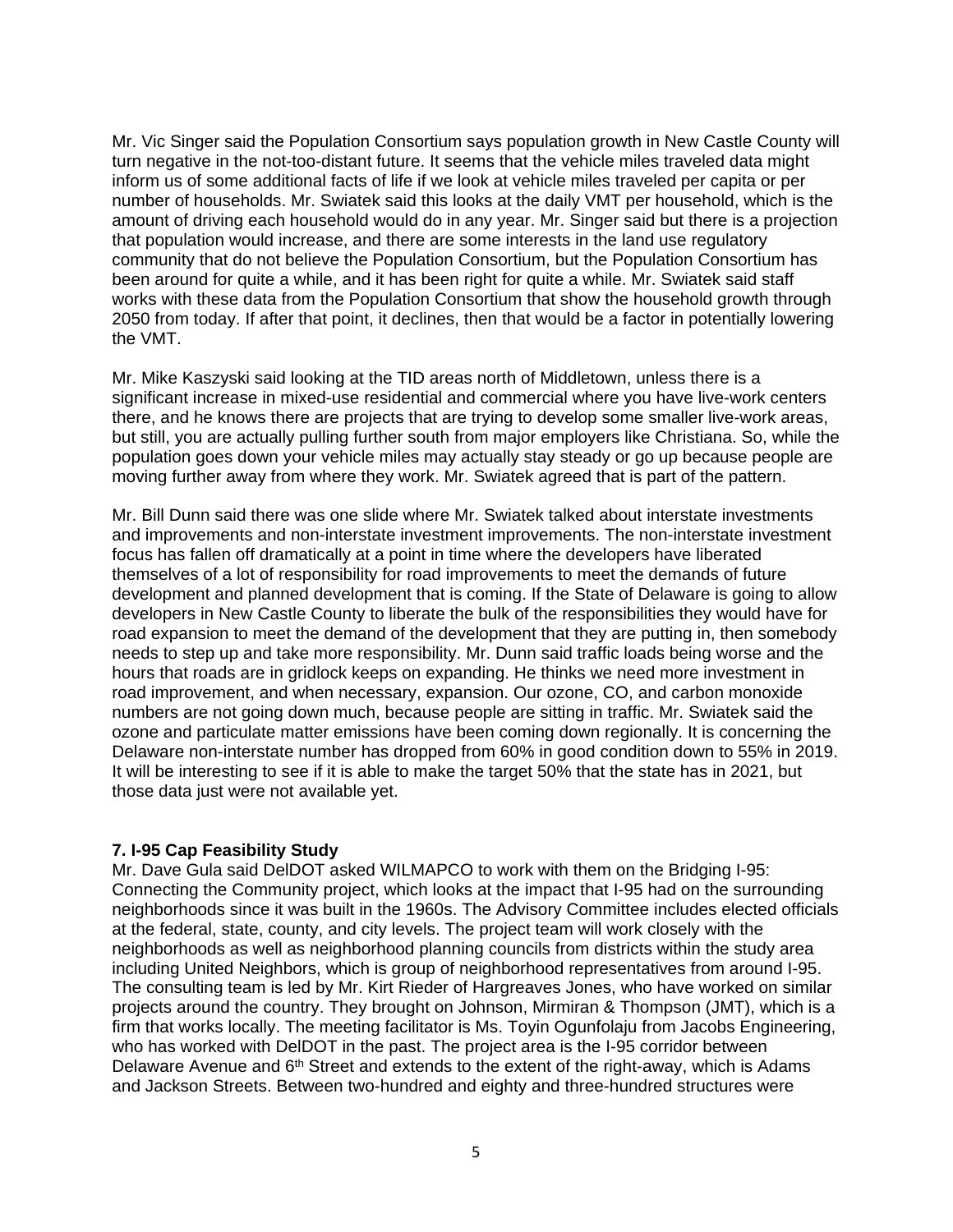taken down to make way for I-95. The neighborhood at the time was largely white with about a quarter foreign-born.

In many places where this type of project has occurred, it becomes public space. While the team has not eliminated any potential uses yet, the assumption is that some public space will be created.

The Advisory Committee had the first of six planned meetings. Four community workshops are planned. The first workshop was in person, but a virtual, follow-up meeting was needed. First, the vision is determined. Then, through outreach to the community design options are developed. After looking at the options and their feasibility, the team will come to a final design. I-95 is not going to be rerouted, nor closed, especially considering the money just spent on the rehabilitation. It is important that residents will not be displaced, though the team may look into neighborhoods to consider street or streetscape improvements to enhance connectivity.

The first Advisory Committee meeting was on September 30<sup>th</sup> with about thirty attendees. Some people were not comfortable coming in person, so a virtual workshop of the same material was held on November 2<sup>nd</sup>. We discussed what will make this project successful. The team asked the same questions of the sixty attendees at the workshop on November  $17<sup>th</sup>$  at Trinity Episcopal Church and at the follow-up virtual workshop on January  $12<sup>th</sup>$ . The community said to connect everything. It was suggested that if only a portion of this is built, the bridges at Adams and Jackson Streets may be improved to make the connection stronger. Attendees at the Advisory Committee did not want retail, but it was a possibility at the public workshops. A small group did not want sports fields and courts. Concessions were popular and public restrooms were requested. The Advisory Committee chose to name the project Bridging I-95: Connecting the Community. Opportunities and challenges were discussed at the Advisory Committee and the workshops. At in-person meetings, attendees indicated ideas they like or dislike by placing stickers on the boards. In the virtual meeting, a virtual whiteboard was used for this exercise. There were questions about where people want to walk or bike, and the vision people have for the future.

The next steps include compiling the feedback, identifying what people want the most, and drafting initial concepts. Hargreaves Jones is a landscape architecture firm, so they are really good with the concept of public open space. The possibility of structures has not been ruled out, but there are federal regulations regarding the rights over interstate highways. The team is working with FHWA to understand the constraints. Perhaps food truck courts could be built and amenities like a dining area. Initial concepts will be presented to the Advisory Committee in late March, followed by a second workshop. Because some areas of the community are technology deserts, the team will meet with groups in person as much as possible. It may not be possible to do both in-person and virtual options for every event, so small groups may meet as necessary with WILMAPCO staff as the point of contact due to costs associated with bringing the project team together. All of the presentation can be found on the website, www.wilmapco.org/i95cap/.

Mr. Vic Singer said the presentation was well done, but the flavor was given that money would appear for building essentially a second floor over some substantial portion of the major highway that goes through Wilmington, and that was reflected in the desired uses where folks did not see much favor in building job opportunities or business opportunities in what could be floors three to ten of portions of the area. We need to find out exactly what kind of uses for the airspace over federal highway are permissible and tell the folks who participated in these sessions, where they express views as to what ought to be done with the money that will become available. Let us recognize all the money that is going to be spent is borrowed. Mr.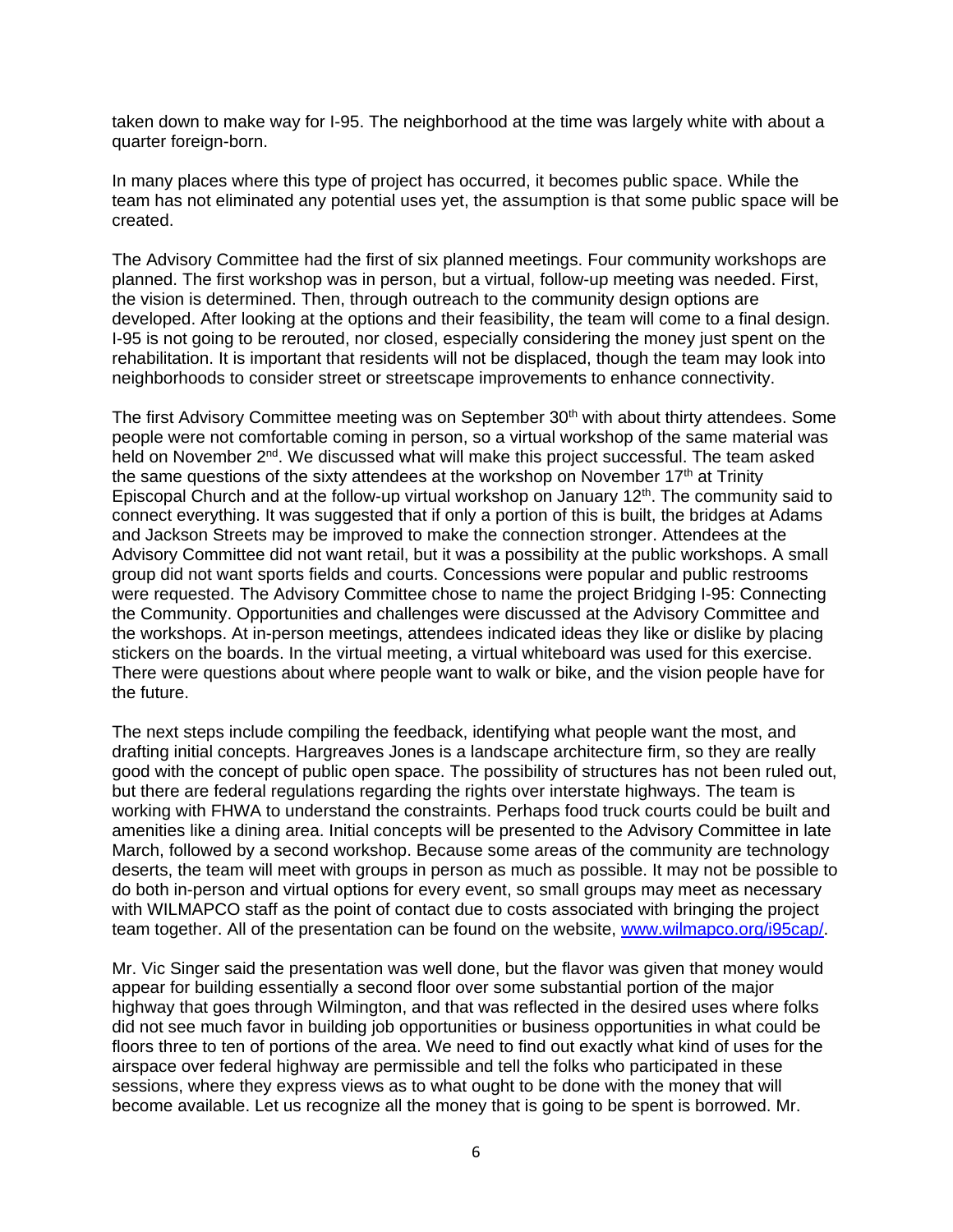Gula said we understand that and that is why we are working with FHWA to understand those constraints because we do not want to exclude things that could happen, but we also do not want to set unrealistic expectations that we can build anything we want there. Mr. Singer said he appreciates that, but his intuition suggests that it would be a great opportunity to build jobs and commercial activity in a portion of the second to tenth floor. Mr. Gula said we are doing our best to get a handle on those things and trying not to exclude anything. There have been some questions about potentially new housing stock for the area. There has been speculation about small retail or retail that is not confined to a structure. The team will consider as many options as they can.

Mr. Bill Dunn said you have to consider every aspect of any future growth in New Castle County and I-95 corridor and what the maximum lane width that we are going to need is. Secondly, he would emphasize all those connector streets that go overhead, he would not eliminate a single one of them. The connections that exist should have to be maintained and then you are building parkland between those connections. He asked, if you went full steam ahead, got buy-in by the impacted communities, what would be the project timeline? Mr. Gula said if you look at other cities, the timelines are all over the place. Philadelphia's was such a grassroots startup that they spent probably five years just trying to get attention drawn to the idea. They are starting construction soon. They are expecting 2023 to be their completion date, so their timeline was around five years, but that was from where we are now in terms of just getting started getting out to the public and working with the community. With the new transportation bill, there is a Reconnecting Communities Grant pool that might be a way to move things a little more quickly.

### **8. Union Street Reconfiguration and Streetscape Improvement Study**

Mr. Dave Gula said this project has taken just over a year. The Advisory Committee is made up of neighborhood groups, community advocates, property and business owners, city and state elected officials, and agency partners. The project team worked with the City of Wilmington, DelDOT, and DTC as part of the Wilmington Initiatives, which works as the Management Committee. The consultant team is JMT.

The first workshop was for visioning and the second workshop was to discuss possible options. At the visioning session, attendees were asked about their relationship to Union Street. There were sixty-one responses to the survey. When asked where they go, many said restaurants. Of the people who attended the workshops and took the survey, 67% live near the area, and 58% drive, 27% walk, and 10% bike to Union Street. When asked how they would like to get there, 67% want to walk, 42% want to bike, and 63% want to drive. They want the options, but conditions are not good for pedestrians and bicyclists. People love the diversity of the restaurants and the outdoor dining. People either hate or love the angled parking, but there was more hate than love. They do not like the bike lane, which is not protected. People do not feel safe walking the night because crosswalks are not well lit, and they are not all ADA. There is some congestion during the peaks, but traffic calming is needed because people drive fast during the day and in the evening. People do not like the intersection at Pennsylvania Avenue and Union Street, but recent improvements added a pedestrian signal, pedestrian island, and a traffic signal to make crossing Pennsylvania Avenue more comfortable. Further south on Union Street, crossing improvements are needed to make them ADA approved. South of  $4<sup>th</sup>$  Street, there are fewer businesses and speed increases. At Lancaster, drivers heading downhill leaving the city drive at high speeds. Current lane widths may contribute to the speed issues. There were many comments about driving, walking, bike riding, and parking. When asked the most important priorities for the future, 69% said supporting businesses and seeing growth, 62% said improving the appearance of the street, 53% said making it easier and safer to walk, 12% said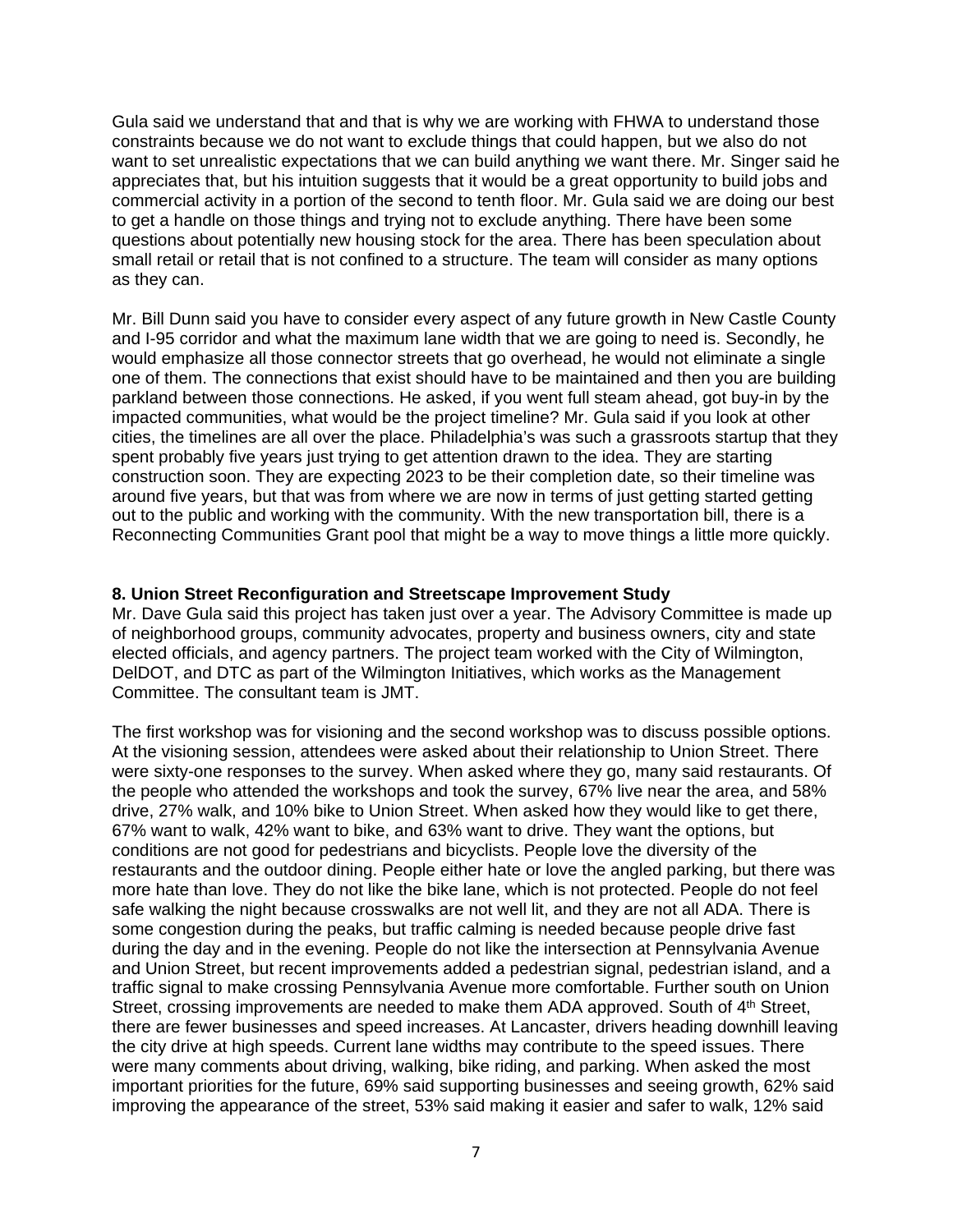improving the public transit experience, 30% said biking, and 44% said more green, open space. When asked about the most important components, 19% said trees, 17% said outdoor dining, 15% said wider sidewalks.

Information gathered from outreach was used to develop the Purpose and Need Statement. To seek federal funds as this moves forward, the public must have a chance to review a Purpose and Need Statement. The purpose of this project is to transform Union Street into a Main Street corridor that supports the multimodal mobility and connectivity needs of the local business community and the residents of the Flats, Little Italy Union Park Gardens, and surrounding neighborhoods. The need is: Transportation and streetscape improvements are needed along Union Street between Pennsylvania Avenue and Sycamore Street to (a) better function as a Main Street corridor, balancing moving cars while functioning as a place for residents and neighbors to shop, dine, work, recreate, socialize, and play, and (b) improve multimodal mobility and connectivity. When asked, 87% of people agree with this statement. There were comments that the pedestrian and bicycle function should be the first and moving cars last, as cars have the right-away now. The Purpose and Need Statement was used to create measures of effectiveness for the options designed. Points are awarded for things like pedestrian ADA improvements, sidewalk space, bike lanes, space for transit amenities, space for deliveries and pickups, on-street parking capacity, and bicycle level of comfort. The measures of effectiveness were used against six alternatives. Three alternatives did not move the curb, which did not provide traffic calming nor add sidewalk space. Those three scored very low and were dropped.

The top scoring alternatives undergrounded the utilities, created a protected bike lane, had two bike lanes, or had diagonal parking on one side. Alternative A was the top scoring by 5% over Alternative B. Alternative A has the utilities undergrounded, which is a challenge because Delaware does not use transportation funds to underground utilities. This was not requested by the public but arose from the consultant team as they worked with the city. Alternative A has a raised bike lane on the east side of the street that is protected from traffic by the parking lane. The roadway narrows to forty-six feet, including two eleven-foot travel lanes, two eight-foot, parallel parking lanes, a three-foot buffer, and a five-foot bike lane. The sidewalk on the east side is twelve feet and the west side has five feet of sidewalk and seven feet of outdoor seating.

The next highest scoring alternative did not remove the utilities. The roadway width is the same as option A with eleven-foot travel lanes, eight-foot parking lanes, a bike lane on the west side buffered by parking and a three-foot space. Floating bus stops may be used so the bus stops occupy the parking lane, and bikes will not be exposed to buses. There is about the same amount of pedestrian space on each side. Two-way bike lanes did not score as high because it narrows the amount of space for pedestrians. Pedestrian space was the key element for people who have come to workshops or taken the surveys. Bancroft parkway, just to the west, is suitable for bikes with wide, separated, north and south lanes, a big median and much slower traffic. Having a second bike lane on Union Street is not seen as important. Some question the need for a bike lane, but to connect to Union Street on a bike, at least one bike lane is needed.

Based on recent projects in Wilmington, it costs about one million dollars per block per pole line to put utilities underground. Union Street has pole lines on both sides, which is two million dollars per block for sixteen blocks. That adds thirty-two million dollars to the project. Unless someone steps forward, like Delmarva, and offers to underground the utilities; or a redevelopment could do a couple of blocks, which is not proposed; or a legislator finds the money; it seems unlikely that a source of funding will be found. So, Alternative B is likely to move forward. Replacing sidewalks and the roadway will affect businesses and adding more time to construction could potentially hurt them.